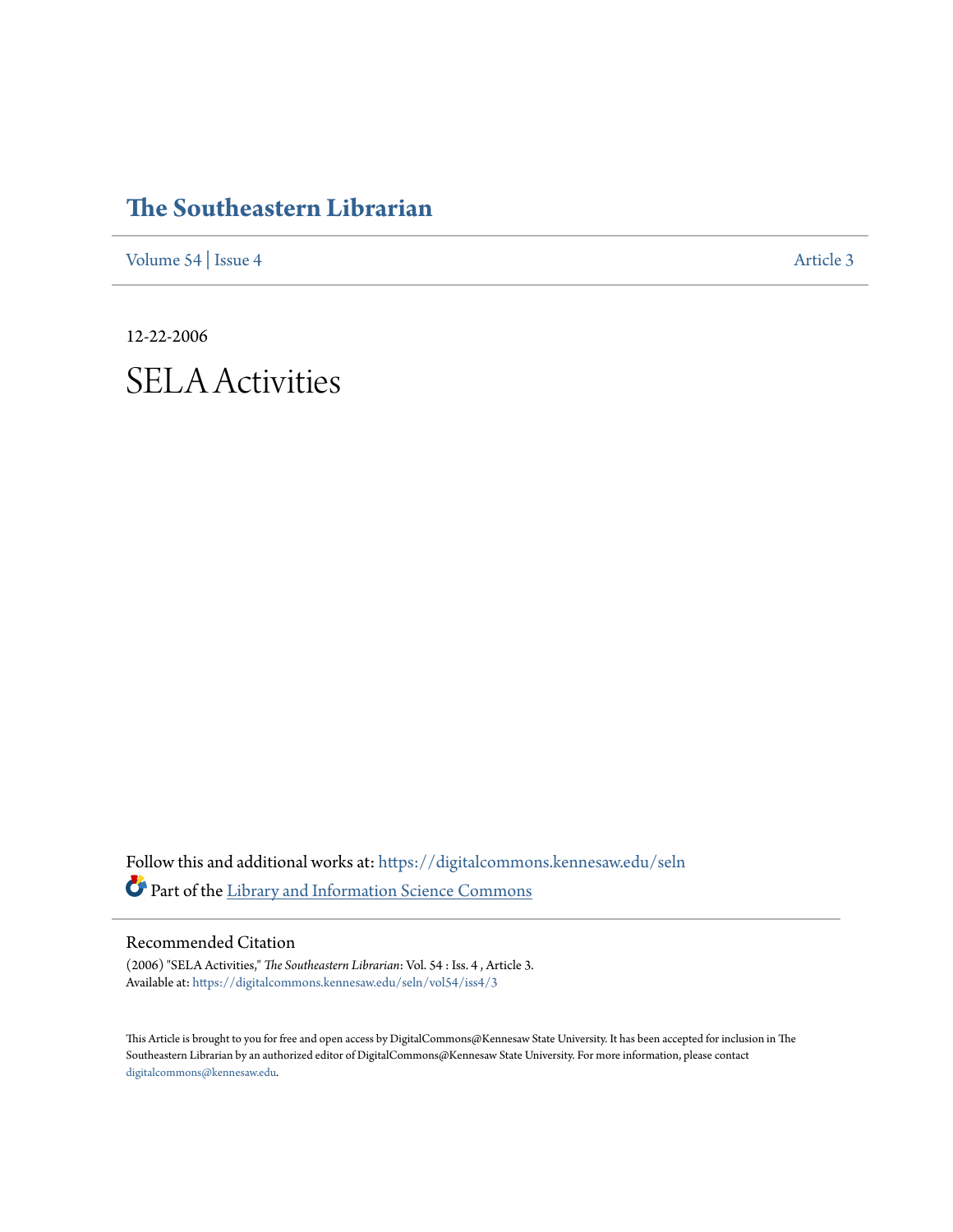### **SELA ACTIVITIES:**

**The new 2006 – 2008 Southeastern Library Association Officers are:** 

#### **President**

Faith A. Line Sumter County (SC) Library 803/773-7273 [linef@infoave.net](mailto:linef@infoave.net)

#### **President-Elect**

Kathleen R. T. Imhoff Lexington (KY) Public Library 859/231-5599 [kimhoff@lexpublib.org](mailto:kimhoff@lexpublib.org)

#### **Secretary**

Dr. Gordon N. Baker Clayton State University (GA) 678/466-4325 [gordonbaker@clayton.edu](mailto:gordonbaker@clayton.edu)

#### **Treasurer**

William (Bill) N. Nelson Augusta State University 706/650-8537 [wnelson@aug.edu](mailto:wnelson@aug.edu)

#### **Immediate Past President**

Judith A. Gibbons Kentucky Department for Libraries and Archives 502/564-8300 [judith.gibbons@ky.gov](mailto:judith.gibbons@ky.gov)

Don't forget to mark your calendars for the 2008 joint conference with the Kentucky Library Association. The dates are October  $1 - 4$ , 2008 at the Louisville Downtown Marriott.

#### **SELA Membership and Mentoring Committee**

The SELA Membership and Mentoring Committee is currently involved in the following projects and looking for volunteers:

- Conducting a logo contest to up date the SELA logo
- Planning a Soiree at the 2008 SELA/KLA meeting
- Creating and implementing a mentoring program
- Writing a descriptive paragraph for the various SELA **Committees**
- Creating a new membership category (Corporate/For Profit).

The projects listed above will help create new opportunities and professional activities for SELA members and library science students. The individuals helping to complete these projects include Membership and Mentoring Committee members as well as other SELA members.

If you have any questions about the projects listed, or wish to volunteer for any of the activities above, please contact:

Hal Mendelsohn Chair, Membership and Mentoring Committee - SELA Reference Librarian University of Central Florida P.O. Box 162666 Orlando, FL 32816-2666 [hmendels@mail.ucf.edu](mailto:hmendels@mail.ucf.edu) 407-823-3604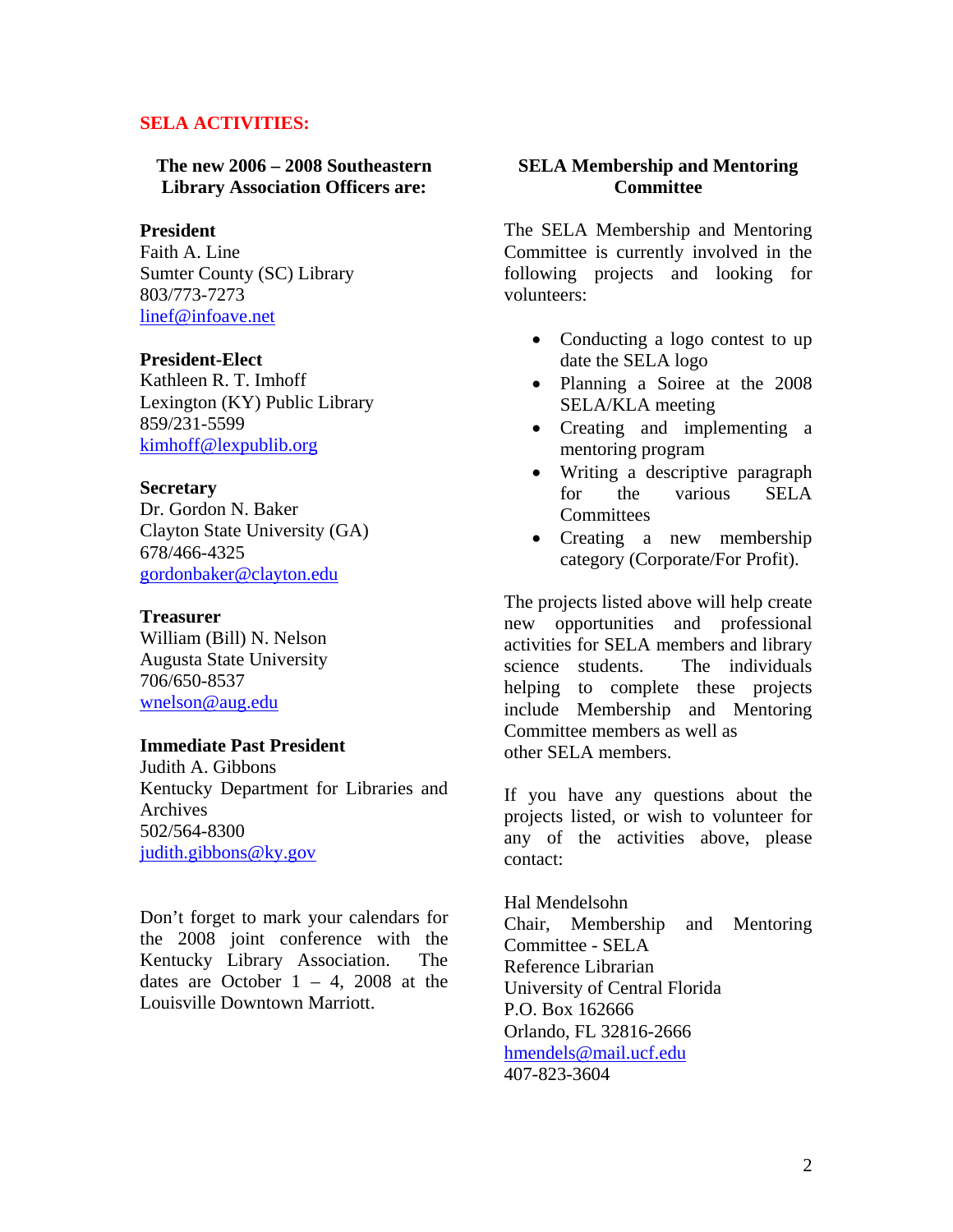#### **John Cotton Dana Awards Celebrate 60 Years with Four Southeastern Library Winners**

Six libraries were recipients of the 60th annual John Cotton Dana Library Public Relations Awards. Four of the honorees were from the Southeast. The H.W. Wilson Company, The H.W. Wilson Foundation and the Library Administration and Management Association (LAMA) sponsor this yearly contest designed to encourage libraries to expand their public relations endeavors. A citation and a cash prize of \$3,000 were given to each winning institution to assist in furthering their exemplary library marketing efforts.

The 2006 honorees received accolades for their imaginative public relations programs combined with technical expertise in planning, presenting and evaluating their entries. Representatives from Charleston County Public Library (Charleston, SC), The James B. Duke Library - Furman University (Greenville, SC), The Public Library of Cincinnati and Hamilton County (Cincinnati, OH), Public Library of Charlotte and Mecklenburg County (Charlotte, NC), Calgary Public Library (Calgary, Alberta, Canada), and Loudoun County Public Library (Leesburg, VA) were in attendance.

William Stanton, President of The H.W. Wilson Foundation noted: "The Wilson Foundation is pleased to give further recognition to the importance of public relations in libraries and will continue to award a cash grant of \$3,000 to each John Cotton Dana winner. We know that the financial support provided by The Foundation will ensure the continued viability and further growth of the oldest annual competition for excellence in library public relations."

One innovative award winner was the Charleston County Public Library in Charleston, SC for the project, "Remembering the Cooper River Bridges." The committee called it "an aggressive public relations effort… which dramatically increased the public's awareness of the significance of Charleston's bridges, and raised the library's public profile with nearly \$800,000 in free news coverage."

Jan Buvinger, Library Director said, "This was perhaps one of the most significant projects in the Library's history. With two landmark bridges in Charleston's harbor slated for demolition and a new, larger span under construction, we launched an effort to bring the community together to donate their photos and record their memories about the older bridges. This project ensured these memories will be preserved and placed the library in a position of leadership and partnership with groups we had not worked with in the past."

Jamie Thomas, the library's Public Relations and Marketing Manager added, "This was a historic project for Charleston, and it was unique for the Library to get so involved in a community event. We became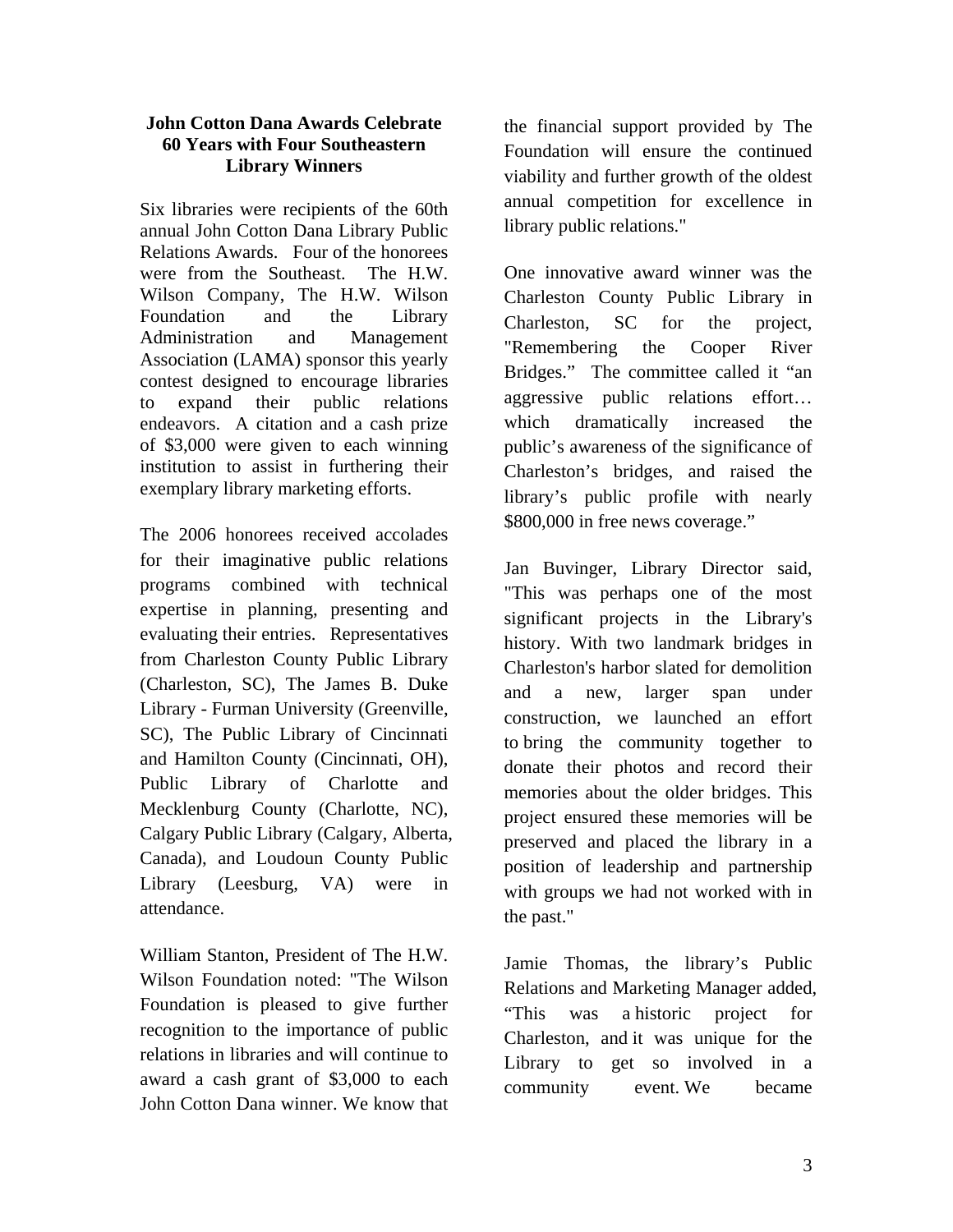passionate about making it a success. This award gives us a vote of confidence to try new things and be creative."

# **National Diversity in Libraries Conference**

The 2008 National Diversity in Libraries Conference (NDLC) will be held in conjunction with the Kentucky Library Association's and the Southeastern Library Association's joint conference in Louisville, Kentucky, at the Marriott-Downtown, October 1-4, 2008. Information about the 2008 National Diversity in Libraries Conference is available at [http://www.librarydiversity.org.](http://www.librarydiversity.org/)

Planning is still in progress and new information will be added to the web page periodically, so feel free to return often for the updates.

The 2008 combined conference is supported by the Association of Research Libraries (ARL), the libraries of the University of Kentucky and the University of Louisville, and the University of Kentucky School of Library and Information Science.

Questions and comments may be sent to Reinette Jones: [rjones@uky.edu](mailto:rjones@uky.edu)

# **Art Libraries Society Of North America / Southeast Chapter**

*22nd LoPresti Awards for Excellence in Art Publishing 2006 (items with 2005 imprint)* 

The Southeast Chapter of ARLIS/NA is pleased to announce the winners of its 22nd Annual Mary Ellen LoPresti Awards for Excellence in Art Publishing

Competition for publications produced in 2005.

There were 37 entries: 19 monographs, 14 exhibition catalogues, 1 artist's books, 2 serials and 1 electronic publication.. Entries were submitted from 25 publishers: 7 university presses, 12 museums, 4 commercial publishers, and 2 in other categories. Among the eigh states submitting entries were Alabama (2), Florida (3), Georgia (4), Louisiana (3), Mississippi (4), North Carolina (18), South Carolina (2), and Tennessee (1). This was the first year that there was an electronic publication submitted. The Outstanding Monograph award was given to *Phillip Collier's Missing New Orleans* by Phillip Collier, J. Richard Gruber, Jim Rapier, and Mary Beth Romig (The Ogden Museum of Southern Art, 2005 / 2d printing 2006 (with addendum) ISBN 0-988254-40-2 \$39.95). There was a tie for Outstanding Exhibition Catalog. The recipients were *The Potter's Eye: Art and Tradition in North Carolina Pottery* by Mark Hewitt and Nancy Sweezy (University of North Carolina Press, 2005. ISBN 0-8078- 2992-7. \$39.95) and *Thornton Dial in the 21st Century* by William Arnett, et. al. (Tinwood Books, 2005 ISBN 0- 9718104-3-X. \$65.00). Honorable mention in this category was given to *Pop-ups, Illustrated Books, and Graphic Designs of Czech Artist and Paper Engineer, Vojtech Kubasta (1914-1992)* by James A. Findlay and Ellen G.K. Rubin (Bienes Center for the Literary Arts. 2005 ISBN 0-9762267-0-7. \$35.00). The award for Outstanding Serial was given to *The Journal of Decorative and Propaganda Arts, Number 25: The American Hotel* by Molly W. Berger (guest editor), et al. (The Wolfsonian-Florida International